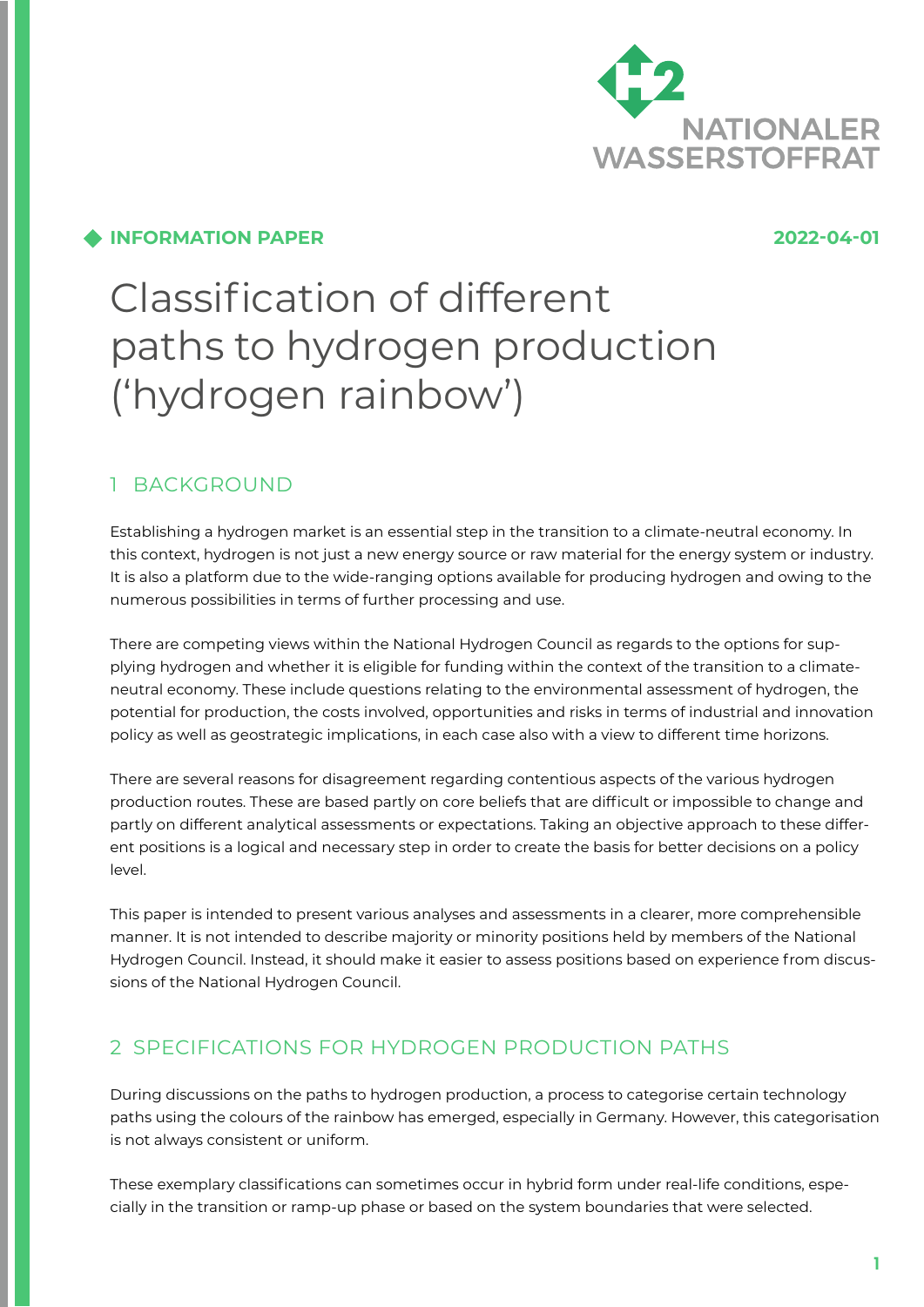However, regardless of what colour hydrogen you are talking about, hydrogen is hydrogen. It has been produced from the corresponding source (water, fossil fuel, biomass, bound otherwise organically and inorganically) using the related process (electrolysis, reforming, pyrolysis, biochemical and photochemical processes, etc.) and therefore has an environmental and economic footprint. The relevant paths to hydrogen production are influenced by a variety of constraints. Reliable specifications at this point are only possible on the basis of the environmental parameters, primarily the carbon footprint (greenhouse gas emissions – CO<sub>2</sub>). Economic factors are constantly changing over time and in terms of the technologies and therefore only present the situation at that time.

The National Hydrogen Council bases its discussions on the following classifications that look at the ecological footprint:

- ¡ Grey hydrogen is hydrogen produced from fossil fuels such as natural gas without measures to directly or indirectly mitigate greenhouse gas emissions, i.e., it is associated with high greenhouse gas emissions;
- $\blacklozenge$  Blue hydrogen is hydrogen made from fossil fuel, whereby a (very) large portion of the CO<sub>2</sub> generated during its production is captured and stored in geological formations;
- ¡ Turquoise hydrogen is hydrogen made from fossil fuels. Solid carbon is generated during its production that can be re-used as a raw material or can be stored so that no CO<sub>2</sub> is released into the atmosphere either directly or during the use or disposal of the products;

In the area of electricity-based methods, there are three exemplary paths, whereby the different colours are based on the relevant method of power generation<sup>1</sup>:

- ¡ Yellow: The electricity to produce hydrogen is obtained from the power grid and typically represents a corresponding electricity mix.
- Red: The electricity to produce hydrogen is from nuclear power.
- ¡ Green: The electricity to produce hydrogen is from renewable energy plants.

In addition to these main categories, there are a number of other production paths that are described here but will not be explored in greater detail:

- ¡ Excess hydrogen from corresponding technological processes (hydrogen from chlor-alkali electrolysis, hydrogen from ethane-powered olefin plants);
- $\blacklozenge$  Hydrogen from the thermochemical or biochemical conversion of biomass);
- ¡ Hydrogen from natural sources.

In addition to classification of production paths based on greenhouse gas emissions, there are further influencing factors. The focus will be on several hydrogen colours, which will be examined below:

 $\bullet$  Grey hydrogen is available commercially on an industrial scale, and the technologies are mature. The cost of energy generated from fossil fuels (esp. natural gas) is a core reference value for other hydrogen production paths. In the case of grey hydrogen, the potential to reduce costs that can be achieved through technological advances is rather low; produc-tion costs are heavily dependent on current prices. No significant limitations for the production of grey hydrogen can be identified in the short and medium term, with the exception of the requirements to reduce greenhouse gas emissions.

The described paths also permit hybrid forms in terms of definition and implementation. It is clear at this point that no legally established definitions exist. Regulatory-compliant definitions are needed (cf. delegated acts on REDII).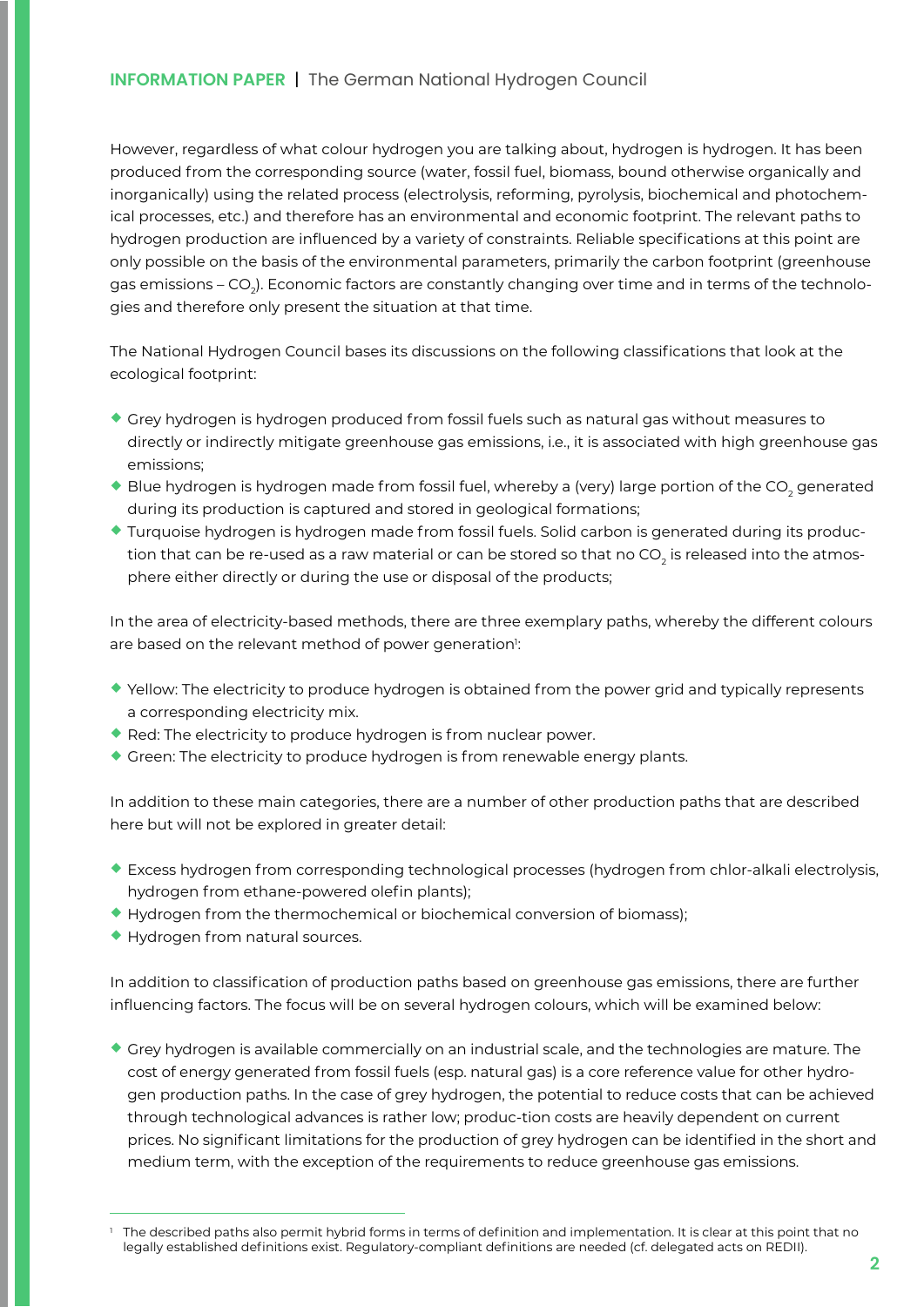- $\bullet$  Production of green hydrogen is possible using mature technologies, likely on a large scale in the near future. In principle, green hydrogen can be produced in highly centralised and more localised structures. There is significant cost-cutting potential in the short, medium and long term, especially with regard to the electrolysis plants (CapEx) as well as the purchase costs of renewable power. That means that cost parity with grey hydrogen is expected, at least in the long term, subject to appropriate CO $_{\rm 2}$  pricing. Domestically, there are restrictions to the widespread availability of green hydrogen or an increase in its avail-ability primarily determined by the availability of renewable electricity. From a European perspective, there are significantly fewer restrictions in this regard and they are not relevant on a global scale in the long term. On an international scale, production of green hydrogen is a legitimate option for some of today's fossil fuel suppliers as well as for new producer regions.
- ¡ Production of red hydrogen is possible using mature technologies, likely on a large scale in the near future. Production of hydrogen using new reactor technologies, which are currently still in the low TRL range (SMR, HTR)<sup>2</sup>, is also being discussed. There is significant cost-cutting potential with regard to electrolysis plants. With regard to the price to purchase electricity generated by new nuclear power stations, it is reasonable to assume that costs will rise due to the increasingly stringent safety requirements and lengthy approval processes. There are constraints on the large-scale production of red hydrogen or any increase in its production primarily due to low public acceptance for nuclear power generation, associated process chains, disposal of nuclear waste and due to long approval processes. This means that significant volumes of red hydrogen will likely not be available until well after 2030. On an international level, production of red hydrogen is only a legitimate option for countries where nuclear power enjoys widespread acceptance.
- ¡ Production of blue hydrogen is possible using fully developed technologies, likely on a large scale. There is limited (moderate) cost-cutting potential in selected process phases (certain CO<sub>2</sub> capture processes). Nevertheless, the cost of producing blue hydrogen is highly dependent on the cost of purchasing the fossil fuels used. Subject to appropriate CO $_{_2}$  pricing, cost parity with grey hydrogen can be achieved in the short to medium term. Aside from the residual emissions of greenhouse gases, other strategic constraints on the production of significant quantities of blue hydrogen or a major increase in production primarily include the availability of safe and long-term geological storage facilities for CO $_{\rm 2}$  and the creation of the necessary transport and storage infrastructures. On an international level, production of blue hydrogen is a legitimate option especially for countries that are capable of producing large quantities of fossil fuels in the future and are active on these markets today.
- $\bullet$  Turquoise hydrogen is currently in the transition phase from laboratory to pilot-plant scale production (technology readiness level TRL 3–4). It is difficult to predict when it will be available on a large scale and what the cost will be. With regard to the use or disposal of the solid carbon that is produced, there are still a large number of questions that need to be answered. The associated challenges, however, do not appear to be insurmountable and have the potential to open up new value chains. Furthermore, expectations are that it will be considerably easier to store solid carbon than gaseous CO<sub>2</sub>. In addition to the residual emissions of greenhouse gases, the main constraints on the production of significant quantities of turquoise hydrogen or increased production of it are the climate-neutral use or disposal of the solid carbon that is generated. On an international level, production of turquoise hydrogen is a legitimate option especially for countries that are capable of supplying large quantities of fossil fuels in the future and are active on these markets today.

<sup>2</sup> SMR = small modular reactor; HTR = high temperature reactor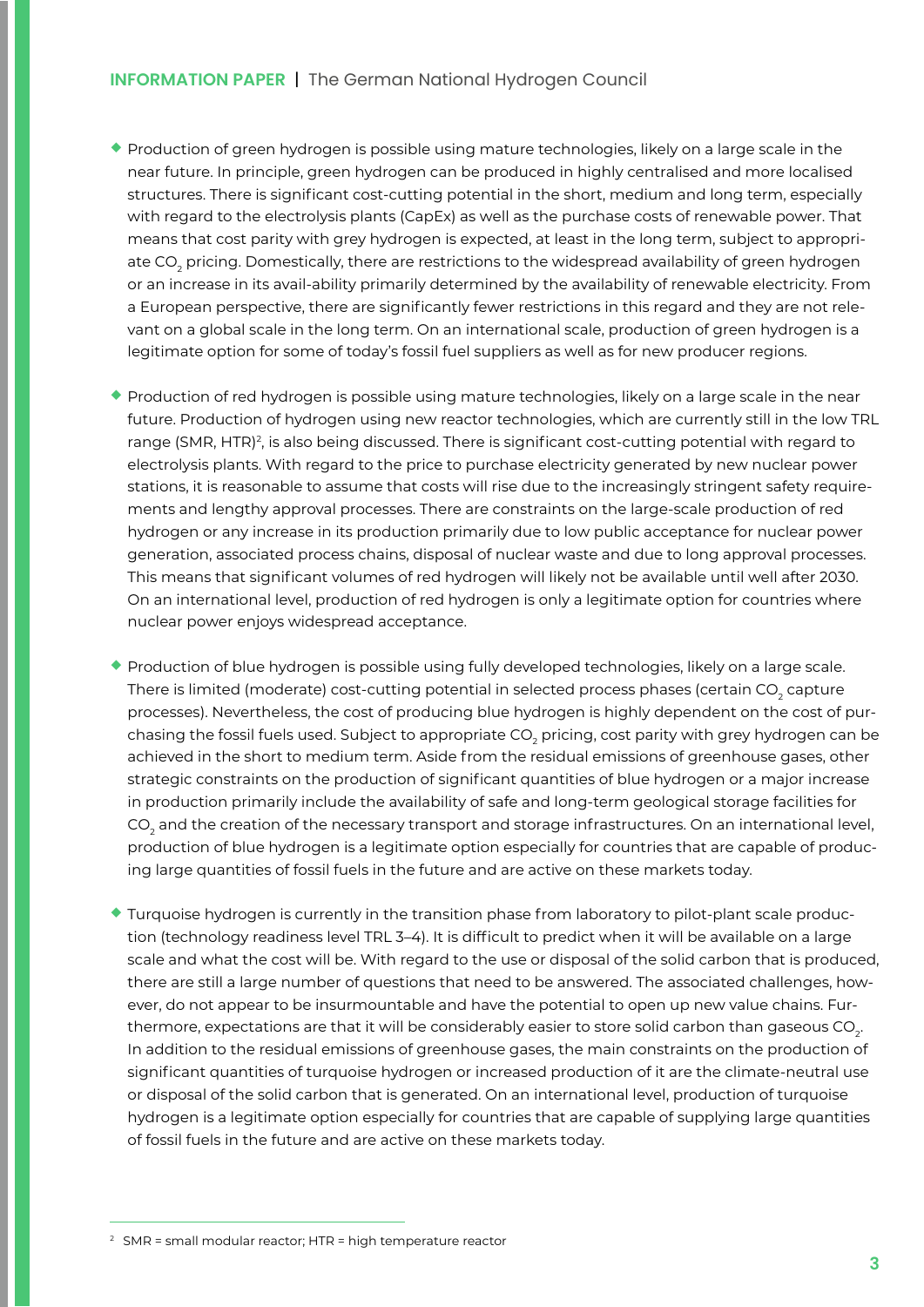# 3 CLASSIFICATION DIMENSIONS

#### **3.1 CLASSIFICATION IN TERMS OF ENVIRONMENTAL POLICY**

The impact of hydrogen production on the growth of greenhouse gas emissions is a key dimension in the classification of the different production paths for hydrogen<sup>3</sup>.

System boundaries for the corresponding assessments are highly relevant on an analytical level and for the corresponding tools to implement hydrogen strategies (for example, for certification and creditability). In principle, there are three distinct types of greenhouse gas emissions:

- ¡ Direct greenhouse gas emissions from hydrogen production can be calculated with a high degree of certainty. This also concerns the location where greenhouse gas emissions are released into the atmosphere<sup>4</sup>. Direct greenhouse gas emissions are generated during the production of grey, blue and turquoise hydrogen.
- $\bullet$  In principle, greenhouse gas emissions in the upstream and downstream process phases (electricity generation for electrolysis, greenhouse gas emissions from the provision of natural gas, greenhouse gas emissions from CO<sub>2</sub> storage) can be calculated with a high degree of certainty. However, they are largely dependent on a small set of parameters or defined limits. Evaluation of the electricity system, in part or in whole, with regard to the additionality of electricity generation and data availability/reliability for the upstream chain emissions from the provision of natural gas and the time frame for the evaluation or corresponding temporal dynamics are two examples of this. The location at which the greenhouse gas emissions are released into the atmosphere can also be calculated with a relatively high degree of certainty here, too. Greenhouse gas emissions defined in this way are primarily relevant for grey, yellow, blue and turquoise hydrogen and, in some cases, for green and red hydrogen.
- ¡ Modelling can be used to calculate the greenhouse gas emissions from the end-to-end life cycle analysis (including all energy and material inputs, etc.). However, this is dependent on a large number of system boundaries and parameters. Along with this, evaluation of temporal dynamics and the spatial allocation of greenhouse gas emissions are only possible with a high level of uncertainty. Greenhouse gas emissions defined in this way are relevant for all hydrogen production paths.

Green hydrogen is seen as necessary to achieve comprehensive climate neutrality, i.e., the transition of all value chains over to climate-neutral processes.

It is unclear what role the different hydrogen production paths can or should play in the processes during the transition to comprehensive climate neutrality. In basic terms, there are three definable positions:

<sup>&</sup>lt;sup>3</sup> This paper will only explore a selected number of production paths with regard to their greenhouse gas intensity. To learn more about other aspects, please refer to the sustainability paper published by the NRW, which describes environmental classification in full detail.

<sup>4</sup> The location at which greenhouse gases are released into the atmosphere is primarily relevant from the perspective of climate protection governance. That is because emissions are attributed to the countries on whose territories they occur. Within (industrialised) states with robust climate change governance, cross-border effects are appropriately reflected at a market process level. Except for these countries, however, there may be significant challenges in terms of political integrity and fairness arising from the transfer of emissions effects. Cross-border emission effects are also highly relevant for public acceptance of hydrogen applications.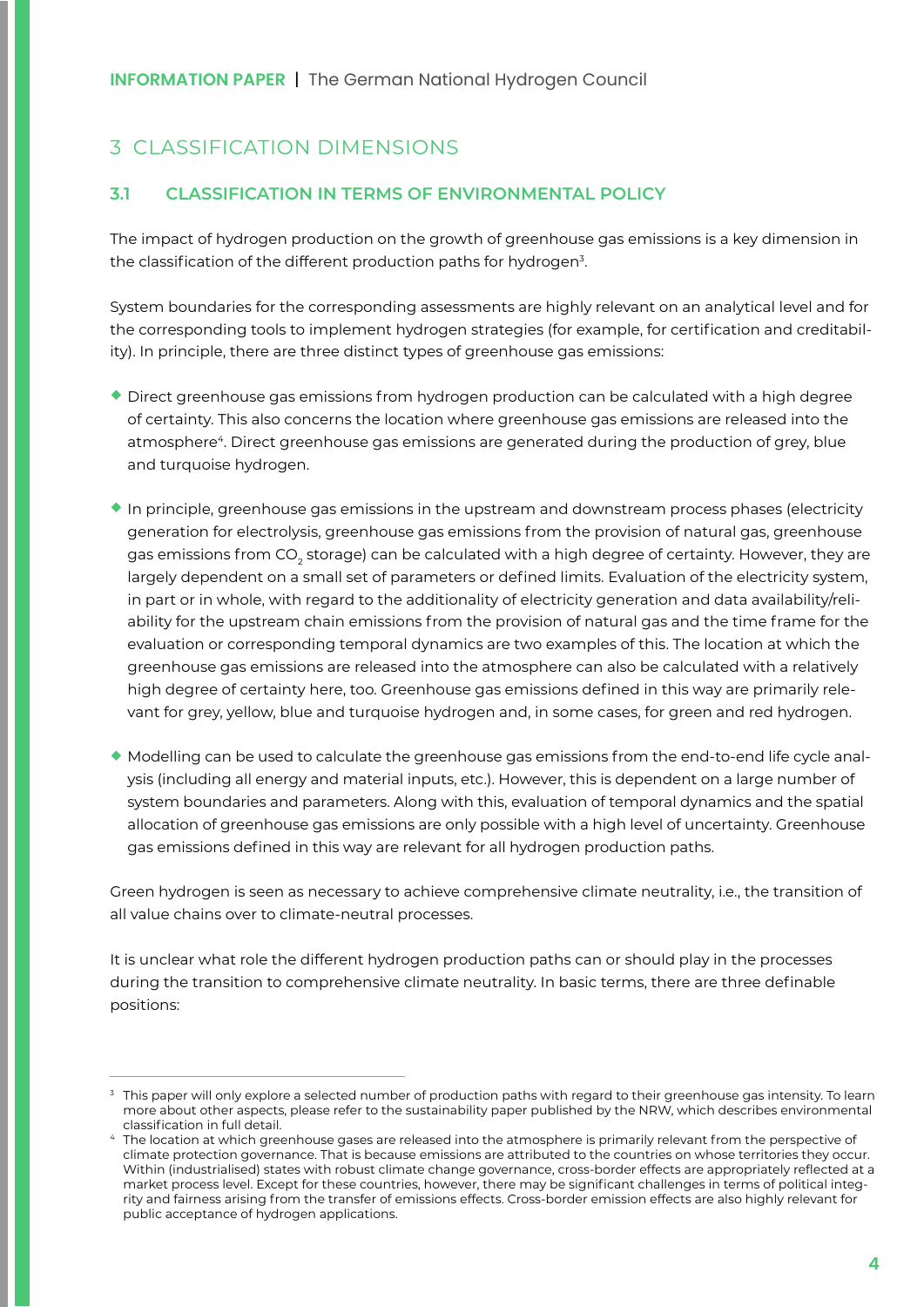- $\bullet$  In terms of greenhouse gas emissions, the first position considers green hydrogen to be the only acceptable option during the transitional phase, provided that there are no technical planning limitations that make this impossible.
- ¡ The second position considers the use of blue or turquoise hydrogen to be reasonable and necessary if significant emission reductions are achieved compared to the provision of competing fossil fuels.
- ¡ The third position also considers the use of blue or turquoise hydrogen to be a reasonable option if sufficiently ambitious emission reductions are achieved for the direct emissions in production and the emissions from upstream process stages are not further considered. That's because other countries are responsible for reducing these emissions under their climate neutrality strategies.

Specifically regarding the evaluation of blue hydrogen, reliable, long-term carbon capture and storage (CCS) is controversial:

- ¡ The first position regards the use of CCS in general as insufficiently reliable and for this reason rejects any production path based on CCS.
- ¡ The second position regards the use of CCS as acceptable in principle and within certain limits. However, it sees competition between the use of geological storage formations for CCS for the production of hydrogen and for CCS applications in other industrial sectors (e.g., the cement industry).
- $\bullet$  The third position regards the use of CCS as feasible in principle and sufficiently secure under the corresponding regulatory framework. However, it does not believe competition with other CCS applications is a critical factor during the period relevant for blue hydrogen. Along with that, it expects that the use of CCS for the production of blue hydrogen will make a (marginal) contribution to the development of the necessary CCS infrastructures.

For reliable balancing and certification of the different greenhouse gas emissions and the accompanying assessment, the precision, transparency and reliability of the emissions data must be significantly improved, at least in some areas. This applies not only but above all to the process chain emissions of natural gas supplies from Russia and other non-European regions of origin and the accompanying assessment from a climate policy perspective (with a view to the specific global warming potential to be estimated) as well as the secure, long-term storage of CO<sub>2</sub>.

A question relevant specifically to hydrogen produced using electrolysis relates to the classification of the nuclear-based electricity generation route:

- ¡ The first position regards the use of red hydrogen as unacceptable in view of the risks specifically associated with nuclear power (scale of damage caused by major accidents, transport, safe operation, dismantling and disposal issues, uranium supply, proliferation).
- ¡ The second position regards the use of red hydrogen generated by using new production technologies to be possible in theory in this area. However, the technology for new reactor designs (SMR) is not sufficiently advanced at this time to permit serial production. In the best case scenario, the learning effects and economies of scale can only be achieved in the long term. As far as generation IV reactors (alternative reactor designs) are concerned, this position suggests there are doubts as to whether they will achieve technological maturity in the next two decades.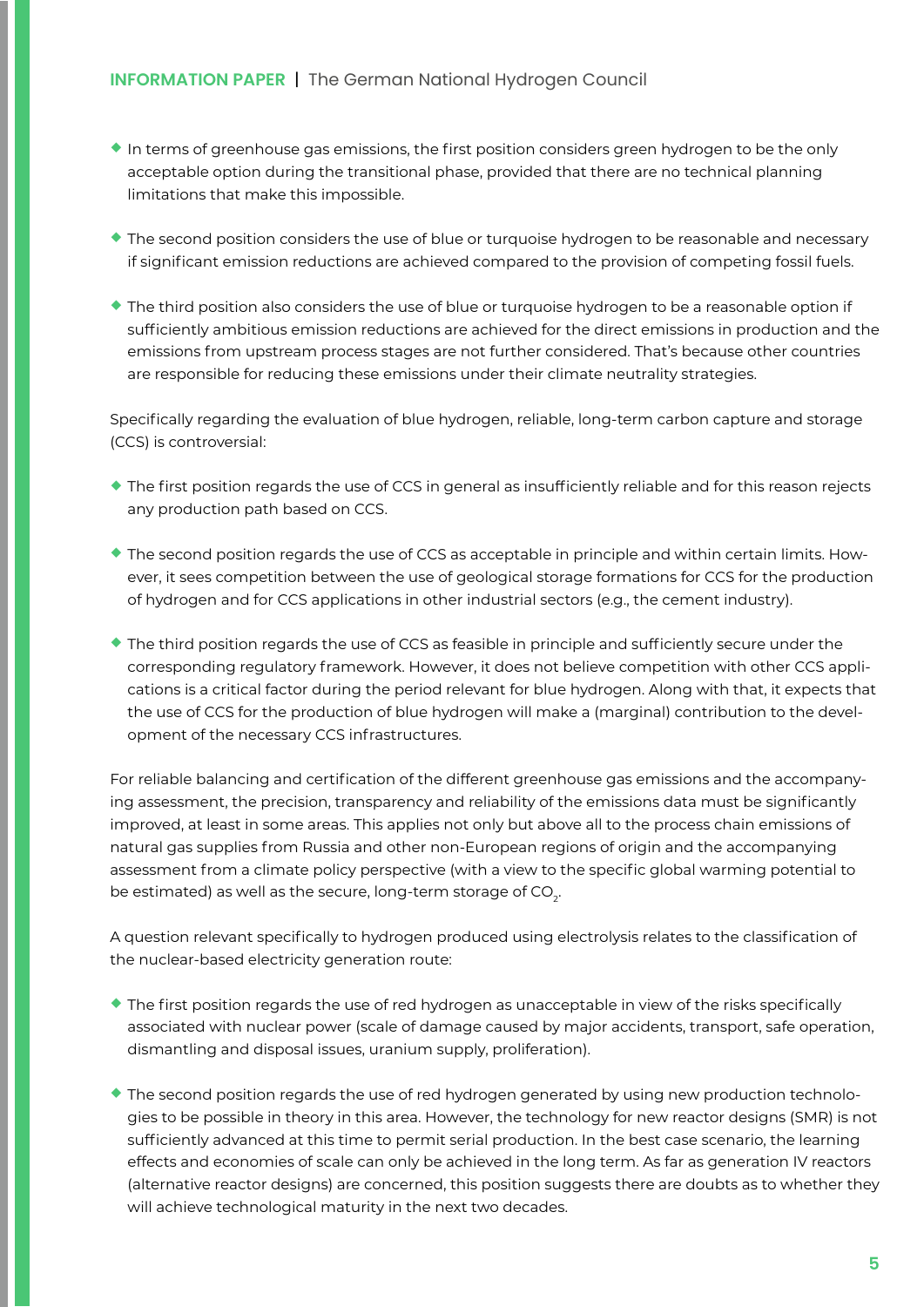¡ The third position regards the use of red hydrogen as acceptable, primarily with reference to the lower probability of major accidents occurring, the fundamental ability to solve the issue of permanent storage through technology, the containment of proliferation risks through regulation, for example, and because it will be available on the international market anyway.

The future role of and potential for production and use of red hydrogen outside of Germany (especially in the US, UK, Middle East, China) and the EU (France, Poland, the Czech Republic) remains controversial.

The different positions with regard to the classification of production routes from a climate policy perspective are in part due to core beliefs (residual emissions, CCS, nuclear energy, etc.). They can therefore not be significantly influenced even through a decisive improvement in the base data. However, some of the previously described differences relating to classification (especially with regard to the limits of the emission reductions) could be nar-rowed by having more detailed or more reliable base data.

#### **3.2 VOLUME-BASED CLASSIFICATION**

Green hydrogen and its derivatives from European and non-European production, in addition to domestic production, should cover the demand required to achieve climate neutrality in the long term.

When it comes to the medium-term production of hydrogen, the following picture emerges:

- $\bullet$  The first position regards the volume of green hydrogen that can be produced domestically or imported to be sufficient, even over the medium term (2030/2035), to achieve the corresponding climate targets. In other words, the dynamics of green hydrogen are deemed to be sufficient in order to implement the ramp-up and create the necessary infrastructures.
- $\blacklozenge$  The second position regards the risk of an insufficient supply of green hydrogen as too high if there are no plans to produce at least a certain quantity of blue hydrogen. Nevertheless, this quantity is limited by the transport and storage infrastructures that can be created. Whether turquoise hydrogen can also play a significant role during the relevant planning intervals and from a volume perspective is uncertain.
- ¡ The third position advocates the use of all currently available hydrogen production paths and the expedited construction of facilities, infrastructures and logistics chains in order to develop downstream applications and transport routes for the use of green hydrogen as quickly as possible.

All three positions differ not only from a production perspective, but also with regard to the volume of demand that is assumed to be reasonable and necessary.

The different positions are less due to core beliefs and more to a lack of data and could therefore be more closely aligned by obtaining more detailed base data.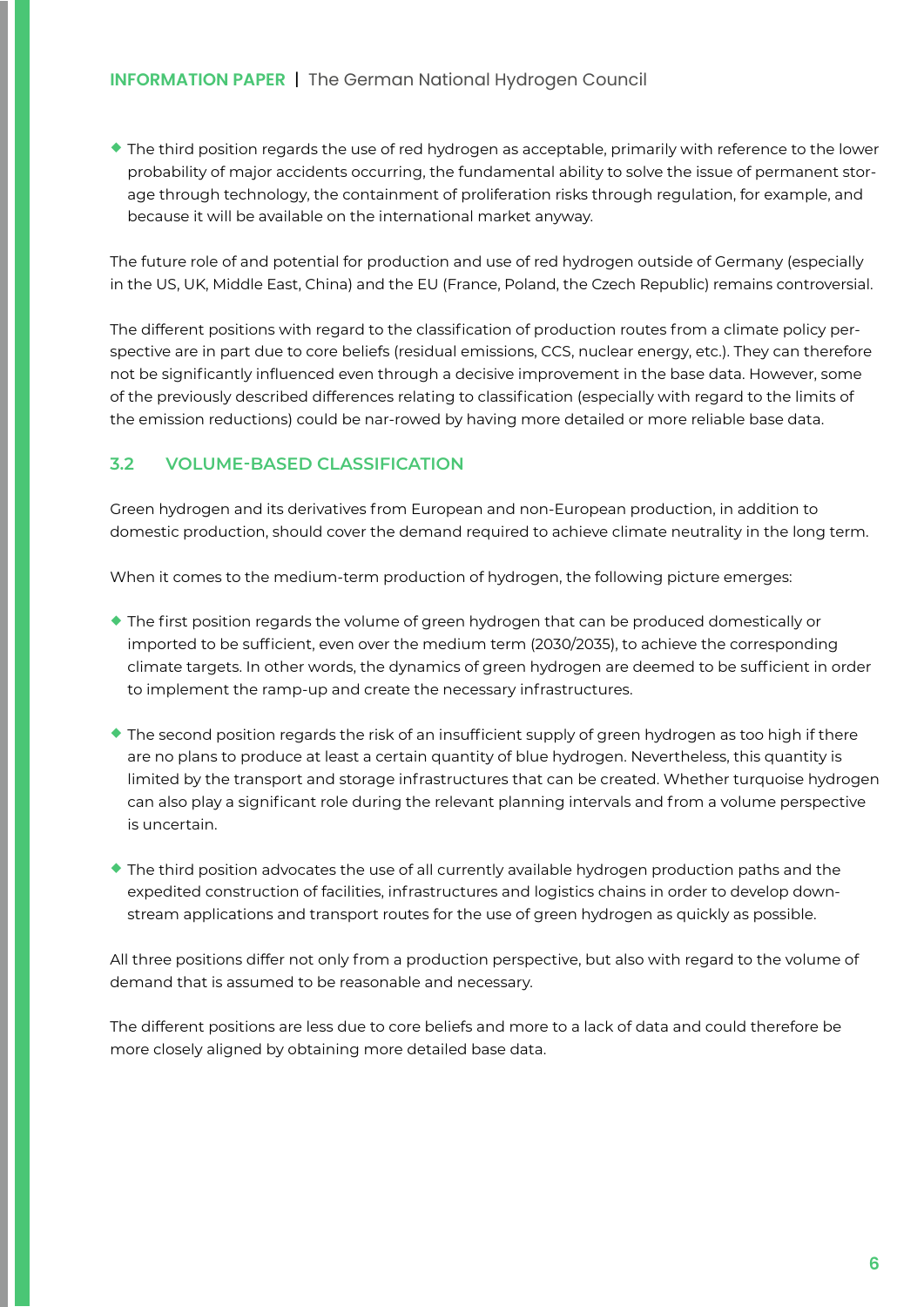#### **3.3 COST CLASSIFICATION**

There are three key variables that determine the cost of hydrogen. Firstly, there is the cost of the energy sources used (natural gas for grey, blue and turquoise hydrogen; electricity for green, yellow and red hydrogen). Secondly, there are the investment costs relating to conversion plants (steam methane reforming, pyrolysis plants, CO<sub>2</sub> separation facilities, electrolysis plants). Thirdly, there is the capacity utilisation of the conversion plants. Special factors relevant for blue hydrogen are the cost of CO $_{\rm 2}$  removal and the safe, long-term storage of CO $_{_2}$  in geological formations.

Grey hydrogen is an important benchmark for the cost classification of other colours of hydrogen.

For green hydrogen to become marketable, it will be necessary to offset the cost differences on a larger scale than for blue hydrogen in the short and medium term. This is at least true for the price of natural gas prior to 2021. However, the cost of green hydrogen is exposed to a lower risk of volatility, whereas the price of blue and turquoise hydrogen is linked to movements in price on the international fuel markets. However, it is also clear that changes in natural gas prices will also be reflected in the purchase price of electricity-based hydrogen production procured via the electricity markets and that the advantages of green hydrogen from a cost perspective that occur when natural gas prices are high can only be realised on the price side.

Differences in cost between green hydrogen and hydrogen from other production routes in the medium term (2030/2035) and potentially also in the longer term are at least in part categorised differently and only reflect the situation at the given time:

- ¡ The first position regards the cost differences in the foreseeable future as so small that higher offsets would be acceptable.
- ¡ The second position regards the corresponding cost differences to be so significant that it believes that making quantities of hydrogen available outside the green production route is the logical course of action.

The different positions on cost classification are due less to core beliefs and more to different expectations regarding actual trends. Detailed trend monitoring and gradual improvements in forecasting can help at least in part to reduce the gap between the different classifications.

#### **3.4 CLASSIFICATION ON AN INDUSTRIAL POLICY BASIS**

Hydrogen plays an important role in industrial policy and thus in society as well, especially for Germany as a country with a large value-adding and export component to its industrial sector.

While the prominent position of green hydrogen is undisputed in industrial policy, this aspect is understood differently for other production routes:

¡ The first position regards the trajectory of industrial policy as not sufficiently relevant due to a lack of acceptance for other production routes or does not deem measures to support other production routes necessary.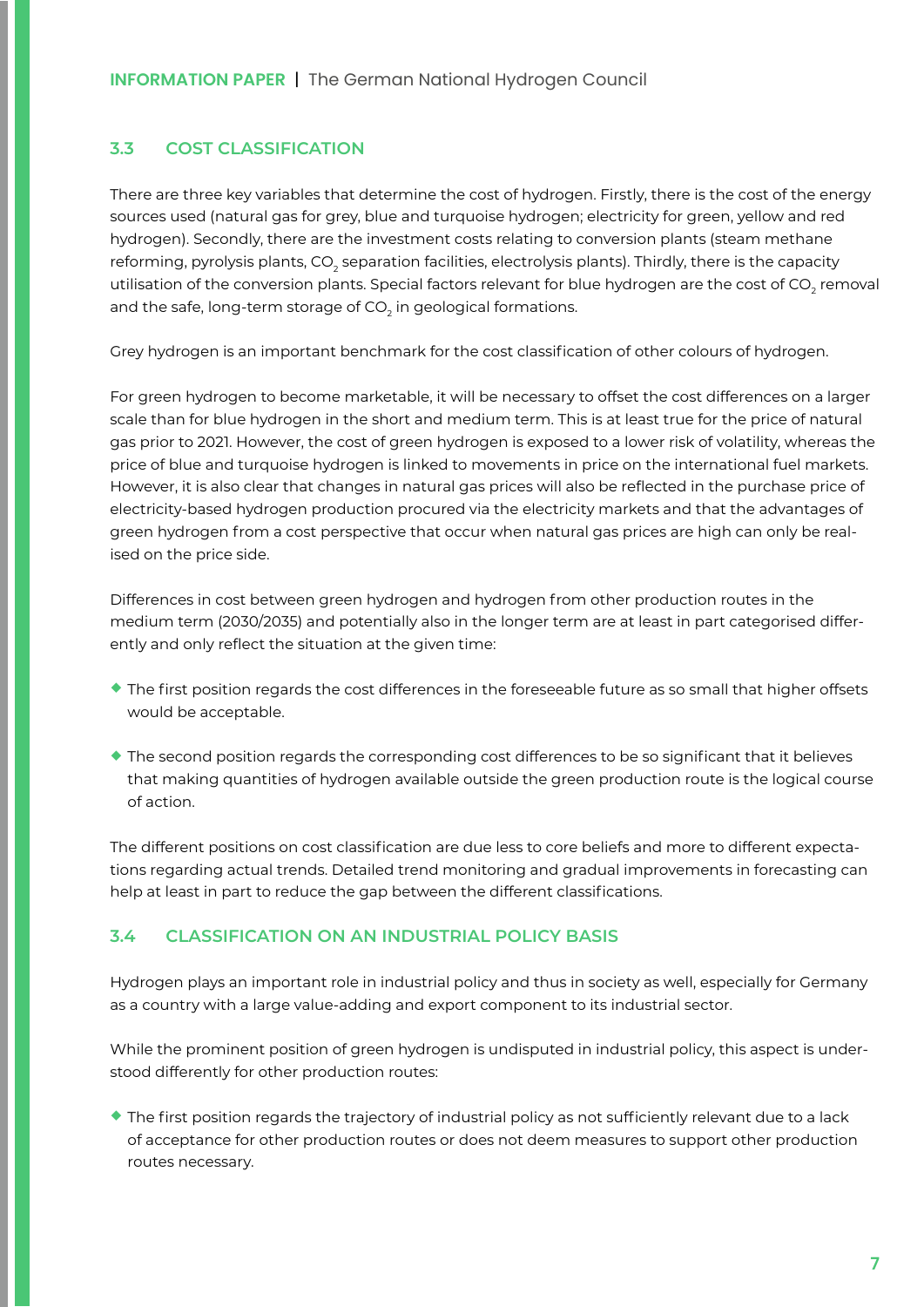$\bullet$  The second position sees an advantage on an industrial policy level, both from the perspective of users and plant manufacturers (and their suppliers), provided that it is possible to ramp up the market at home and abroad more dynamically and flexibly than would be the case if the focus were on green hydrogen due to acceptance for a wider range of hydrogen production paths.

The different positions on classification on the basis of industry policy are less due to core beliefs and more to different expectations regarding actual trends. Detailed trend monitoring and gradual improvements in forecasting can help at least in part to reduce the gap between the different classifications.

#### **3.5 CLASSIFICATION ON AN INNOVATION POLICY BASIS**

The development of a hydrogen market in the German, European and global economies is contingent on major progress in innovation. For an economy like Germany, there are considerable opportunities in production, transport, conversion and use if progress in innovation can be made and the corresponding economic and social benefits can be achieved. At the same time, corresponding innovation effects are also dependent on the extent to which the commercialisation of innovation can be achieved, especially on an international level.

Electrolysis (green and potentially red hydrogen), renewable energy generation and the production processes for turquoise hydrogen are all relevant factors on an innovation policy level. Apart from the production of hydrogen, the generation of hydrogen derivatives, especially in plant and process engineering, is also of considerable importance to innovation policy.

While the key role of green hydrogen and hydrogen derivatives is undisputed in all facets of innovation policy, this aspect is understood differently with respect to the turquoise hydrogen production path:

- $\bullet$  The first position regards the trajectory of innovation policy to be insufficiently relevant from a German perspective due to the lack of acceptance for production routes other than green hydrogen, or it does not consider this to be very significant here for a broadening of measures in Germany to support production routes other than green hydrogen.
- ¡ The second position primarily sees an advantage from an innovation policy perspective if a broader range of hydrogen production routes is funded under innovation policy. This is especially true in light of the fact that demand for other technologies (CCS/methane pyrolysis) is higher outside of German than in Germany itself.

The different positions with regard to the classification of hydrogen in innovation policy are based on different expectations for the future. There is limited scope to more accurately quantify the differences, or it is difficult to reduce the disparities due to early decisions made on innovation policy.

#### **3.6 CLASSIFICATION IN GEOPOLITICAL TERMS**

The ramp-up of a hydrogen market in European and international economies, the corresponding decline in demand for fossil fuels and/or rising demand for commodities will shift trade relations and the geopolitical balance of power. Therefore, considerable uncertainty and risks are to be expected during the transformation phase along with a major shift in the balance of power over the long term.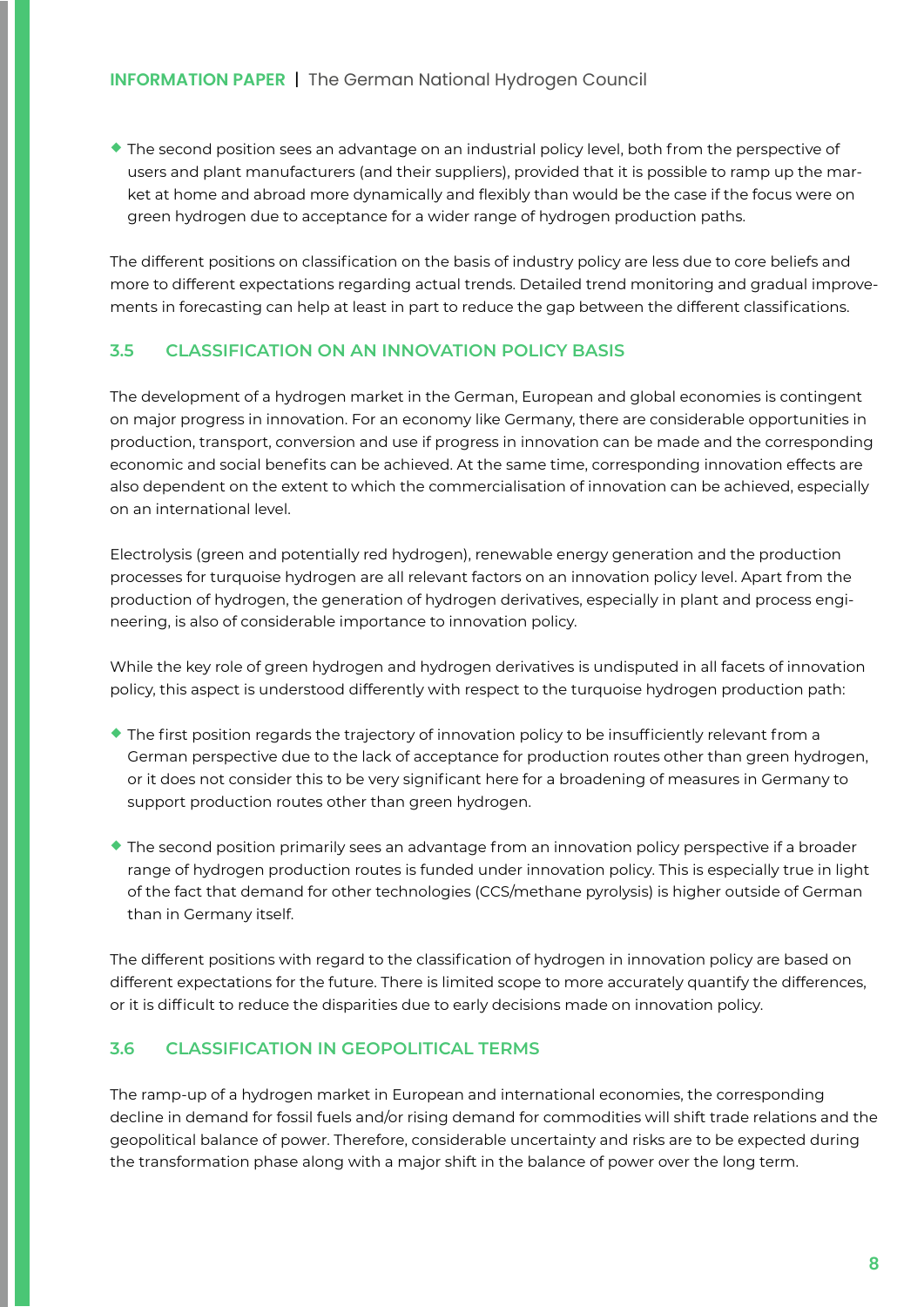Owing to highly divergent strategies on energy and economic policy, different technological production routes will play a role during the adjustment phase. Countries with a heavy bias towards fossil fuels will also focus on production of hydrogen on the basis of fossil fuels (especially natural gas) and serve markets that emerge for this product.

Blue (and turquoise) hydrogen production is likely to become more attractive to countries that can build on their strong initial position in CCS and have transport and other infrastructure that can be adapted. Over time, it will become less attractive, especially for countries where conditions for electricity or hydrogen production based on renewables are less favourable, especially once the cost of green energy has declined noticeably.

A similar situation may arise with regard to red hydrogen for countries with a clear preference for nuclear energy if they are able to make large amounts of nuclear power available for hydrogen production at low cost.

There is general consensus that the provision of green hydrogen in a European and international context opens up a market that can be served by a large number of new and established suppliers. This offers the opportunity for diversification even with a high proportion of imported hydrogen.

However, from a geopolitical perspective, whether and in what way corresponding measures to support production routes other than green hydrogen could be useful and beneficial is still up to debate:

- $\bullet$  The first position does not expect that opening up the corresponding supporting mechanisms to other production routes will make the necessary transition and adjustment process any easier. Furthermore, a lack of focus on green hydrogen is seen as sending too weak of a signal on direction on an international level, thereby delaying the adjustments that are inevitable in the long term.
- $\bullet$  The second position expects that opening up the corresponding supporting mechanisms to other production routes will mitigate issues faced during the transition to a climate-neutral economy. The transition to green hydrogen production is expected primarily as a result of international market processes. The signalling effects of European actions are not considered sufficiently strong.

Central aspects of the different positions on geopolitical classification are based on different core beliefs regarding international relations. These are difficult to reconcile and, above all, would require a broad-ranging, long-term dialogue with the very different supplier regions.

Setting this aside, however, it is essential to start a European coordination process. Building a resilient energy system in Europe and establishing a long-term international network of like-minded partner countries are necessary goals in order to have a reliable hydrogen supply and strong hydrogen markets even in a world marked by geopolitical conflict.

#### **3.7 LOCK-IN EFFECTS**

Lock-in effects play an essential role in discussions regarding the different technological production routes. A lock-in effect involves a situation where the decision to make a specific investment acts to prevent the switchover to other products or suppliers due to the unacceptably high costs of doing so or due to other obstacles, even if the other products are cheaper or otherwise preferable. Lock-in effects can occur due to standards, infrastructure links, limited investment funds and/or funding and so forth.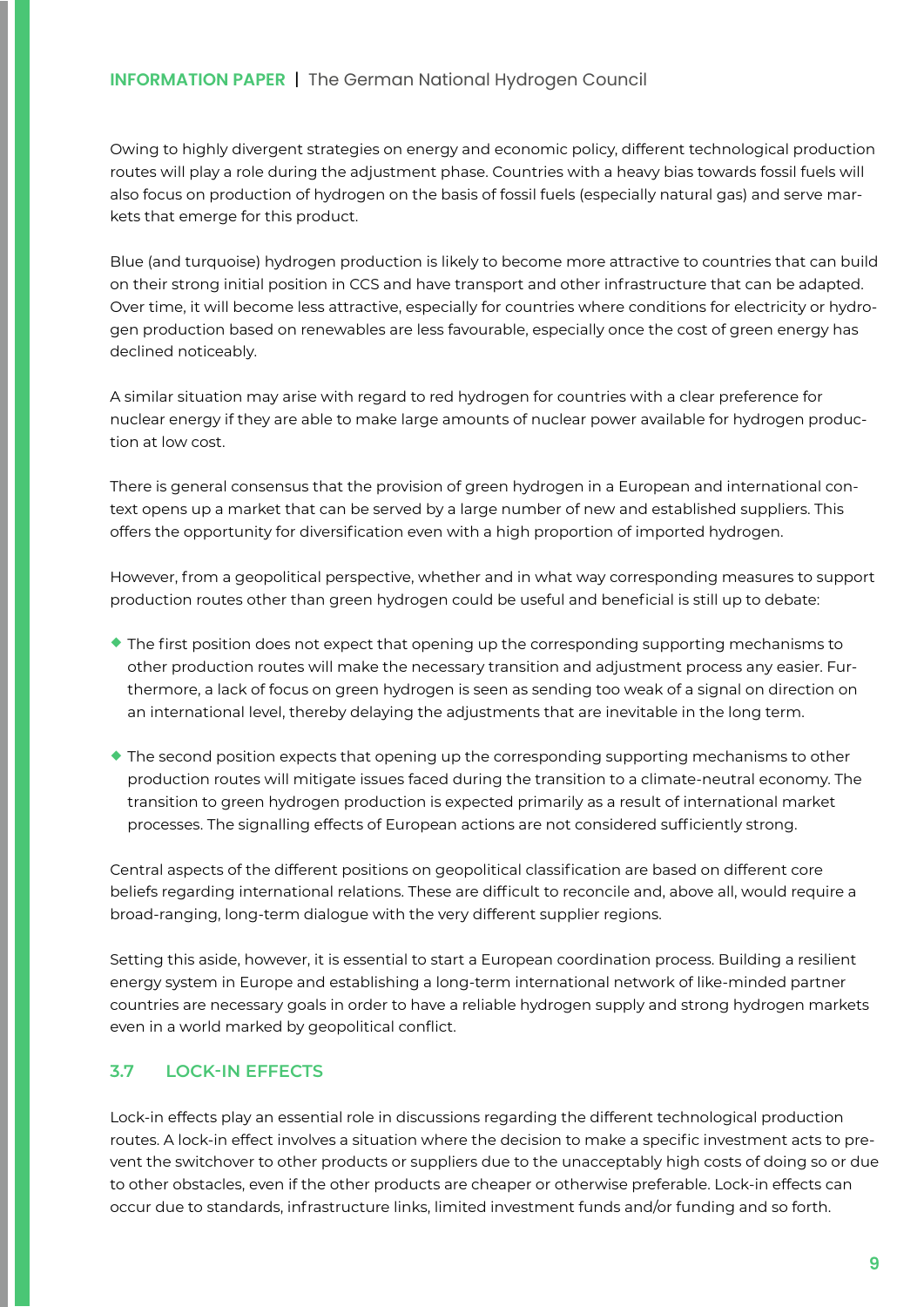It is unclear whether and to what extent lock-in effects may occur in a rapidly growing market for a commodity like hydrogen:

- $\bullet$  The first position anticipates that opening up the hydrogen ramp-up (or the corresponding support mechanisms) to technological production routes outside of green hydrogen will act as a significant drag on the ramp-up dynamics for green hydrogen due to limited (accompanying) funding and, where applicable, other infrastructures. For that reason, it is expected to be counterproductive in the medium and long term.
- ¡ The second position cites the clearly limited role of technological production routes outside of green hydrogen, the correspondingly limited effects on costs and funding, and the general qualities of hydrogen as a commodity. It also sees the possibility of supplier diversification and rates the risk of lock-in effects as low, especially in view of the long-term prospects of the hydrogen economy.

The different views on lock-in risks can help reduce the gap between the various classifications through detailed monitoring of actual trends and gradual improvements in forecasting, at least in part. In some cases, appropriate safeguards can help lessen the role played by lock-in effects where there is disagreement on classification.

# 4 OUTLOOK

Classification of the different production routes for hydrogen and hydrogen derivatives is the result of complex and, in part, highly differentiated individual assessments as well as the underlying interplay between them. These lead to very different, and sometimes controversial, positions.

To explain the widely divergent overall assessments, it is both useful and necessary to take a differentiated look at the individual assessments, specifically with regards to aspects like environment/climate/ risk, volumes, cost, industrial policy, the potential for innovation, lock-in effects and geopolitics. The individual assessments are partially shaped by different analytical findings in the scientific and technical field and partially by different economic, strategic and political considerations and their contextualisation.

In some areas, the disparities between the individual assessments can and should be narrowed through deeper or broader fact-finding or improved monitoring processes. In other areas, however, the differences in the assessments are due to vastly different expectations for the future, some of which are difficult to quantify, or core beliefs that are difficult to change, which ultimately make it necessary to strike a balance when it comes to decisions on policy direction. These policy decisions should be taken as soon as possible in spite of existing uncertainties.

In addition, prioritisation of the previously described aspects regarding classification and decisions on policy direction can be done in many different ways. Alongside improvements to fact-finding and monitoring processes, political decisions will ultimately need to be made here, too.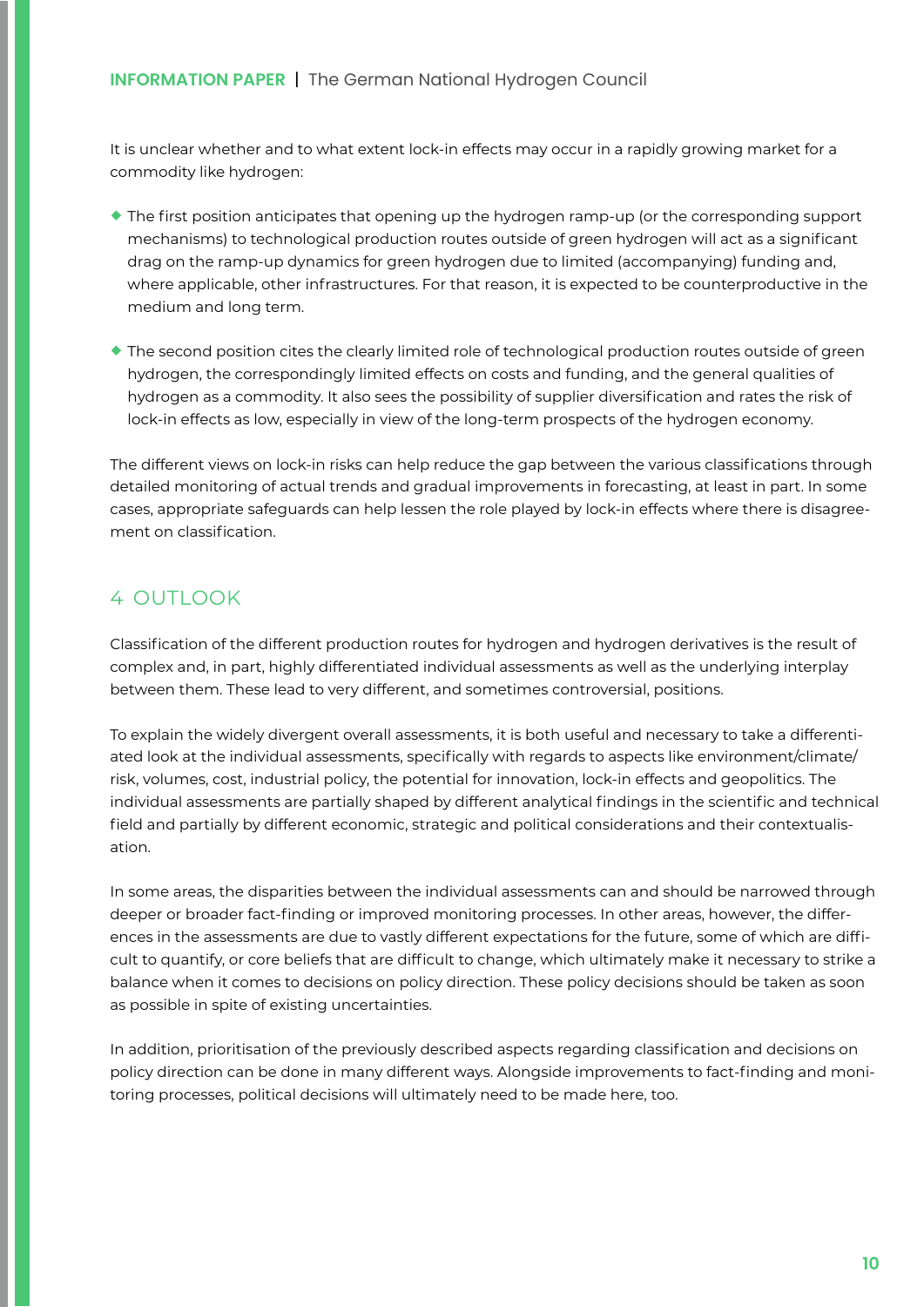There are extensive requirements and implications of the highly varied structure of the decisions on the portfolio of predicted and accepted production routes in the short, medium and long term. Initially, this relates to the (broader or more narrow) range of funding and supporting measures across the entire value chain:

- ¡ What impact does the portfolio of accepted or preferred production routes have on (German) measures to fund and support hydrogen production (at home and abroad)?
- ¡ What impact does the portfolio of accepted or preferred production routes have on (German) measures to fund and support the development of a hydrogen infrastructure (in Germany and potentially in Europe)?
- ¡ What impact does the portfolio of accepted or preferred production routes have on (German) measures to fund and support hydrogen applications (in Germany and potentially in Europe)?

Taking a transparent, differentiated approach to making and justifying the corresponding policy decisions is also key with regard to the social, economic and geopolitical acceptance of a ramp-up of the hydrogen economy and for the development and integration of the markets for hydrogen and hydrogen derivatives.

To more effectively assess the consequences of policy decisions for or against a technology or production path, it is important to be aware of the different contexts of climate and environmental protection, social acceptance, the economy, industrial and innovation policy, as well as geopolitical issues and possible lock-in effects, and place them in the context of the European and global debate.

In this respect, it is important with regards to urgent policy decisions to recognise that some of the differences in classification result from expectations regarding future developments that are difficult to quantity as well as core beliefs and fundamental interests. New policy decisions are needed in this area. The system of coordinates, or classification dimensions, and descriptions of the various positions presented here offers a suitable frame of reference and justification for this policy decision in two respects:

- 1. There is a need for transparency in policy prioritisation or hierarchisation between the different coordinates;
- 2. Policy prioritisation should be accompanied by a systematic and comprehensible weighing of possible trade-offs regarding aspects classified as having lower priority.

It is important, useful and ultimately necessary to provide full and transparent information on how and why fundamental basic decisions have been made.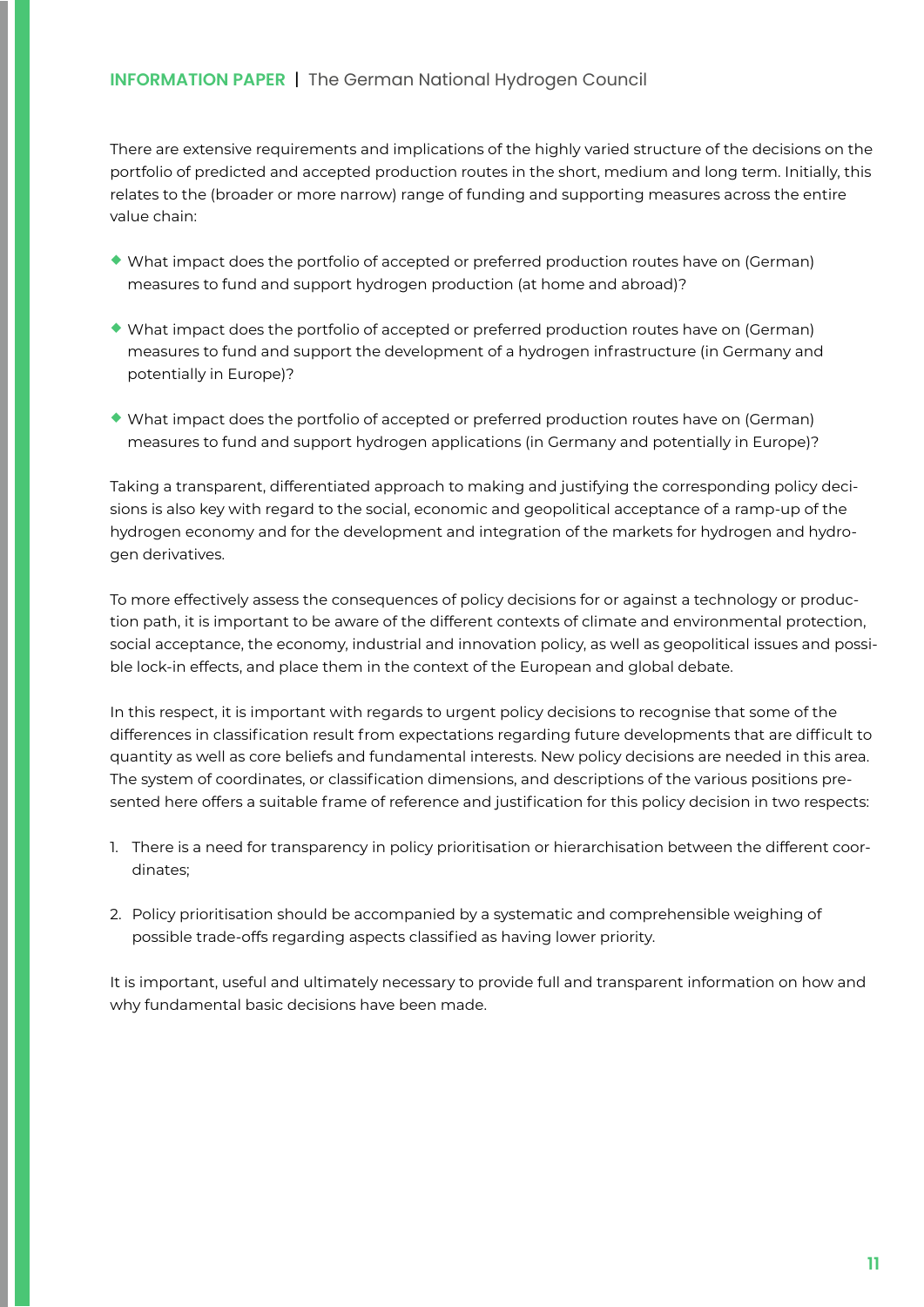| <b>Classification</b><br>dimensions                                  | <b>Core positions</b>                                                                                                                                                                                                                                                                                                                                                                                                                                          | <b>Remarks/comments</b>                                                                                             |
|----------------------------------------------------------------------|----------------------------------------------------------------------------------------------------------------------------------------------------------------------------------------------------------------------------------------------------------------------------------------------------------------------------------------------------------------------------------------------------------------------------------------------------------------|---------------------------------------------------------------------------------------------------------------------|
| A. Environmental policy                                              |                                                                                                                                                                                                                                                                                                                                                                                                                                                                |                                                                                                                     |
| <b>Greenhouse gas</b><br>emissions                                   | c) Only green hydrogen acceptable.<br>d) Blue and turquoise hydrogen are also acceptable<br>if significant emission reductions can be achieved<br>across the process chain compared to the use of fossil<br>fuels.                                                                                                                                                                                                                                             | Fact-finding to reveal relevant<br>potential to narrow gap between<br>positions, role of core beliefs limited       |
|                                                                      | e) Blue and turquoise hydrogen are also acceptable<br>if significant reductions in direct emissions can be<br>achieved across the process chain compared to the<br>use of fossil fuels.                                                                                                                                                                                                                                                                        |                                                                                                                     |
| $CO2$ capture and<br>storage (CCS,<br>relevant for blue<br>hydrogen) | a) CCS fundamentally unsafe, rejection of any hydrogen<br>route that includes CCS (blue hydrogen).<br>b) CCS acceptable in principle and within certain limits,<br>though competition of blue hydrogen with other CCS<br>applications is relevant.<br>c) CCS acceptable in principle and with an appropriate<br>regulatory framework; blue hydrogen does not com-<br>pete in any meaningful way with other CCS applica-<br>tions/helps facilitate CCS ramp-up. | Limited potential of fact-finding to<br>narrow gap between positions, core<br>beliefs play a major role             |
| <b>Nuclear energy</b><br>(relevant for red<br>hydrogen)              | a) Red hydrogen not acceptable due to accompanying<br>risks.<br>b) Red hydrogen produced using new technologies<br>potentially acceptable, but not within the next two<br>decades.<br>c) Red hydrogen acceptable in principle, also owing<br>to the expected supply that will be available on the<br>international market anyway.                                                                                                                              | Significant potential for fact-finding<br>to help narrow gap between posi-<br>tions, core beliefs play a major role |
| <b>B. Quantity/volume</b>                                            |                                                                                                                                                                                                                                                                                                                                                                                                                                                                |                                                                                                                     |
| Demand and<br>availability                                           | a) The amount of green hydrogen that can be produced<br>is also sufficient in the medium term (2030/35) to<br>achieve the climate targets and the infrastructure<br>ramp-up.                                                                                                                                                                                                                                                                                   | Fact-finding to reveal relevant<br>potential to narrow gap between<br>positions, role of core beliefs limited       |
|                                                                      | b) Risk of not being able to secure a sufficient supply by<br>focussing solely on green hydrogen is too high, having<br>blue hydrogen as part of the mix desirable, role of<br>turquoise hydrogen uncertain here.                                                                                                                                                                                                                                              |                                                                                                                     |
|                                                                      | c) All production methods with a minimum emission<br>reduction potential should be allowed to ensure the<br>fastest possible hydrogen ramp-up on the application<br>and infrastructure side.                                                                                                                                                                                                                                                                   |                                                                                                                     |
| C. Costs                                                             |                                                                                                                                                                                                                                                                                                                                                                                                                                                                |                                                                                                                     |
| <b>Costs associat-</b><br>ed with different<br>production routes     | a) The difference in costs between green hydrogen<br>and blue, turquoise (and possibly red) hydrogen is so<br>small, even in the medium term, that the additional<br>costs of focussing solely on green hydrogen are<br>acceptable.                                                                                                                                                                                                                            | Fact-finding to reveal relevant<br>potential to narrow gap between<br>positions, role of core beliefs limited       |
|                                                                      | b) The difference in costs between green hydrogen and<br>blue (and possibly also turquoise as well as red) hydro-<br>gen are so significant, especially in the medium term,<br>that it makes sense to make quantities of hydrogen<br>available outside the green production route.                                                                                                                                                                             |                                                                                                                     |